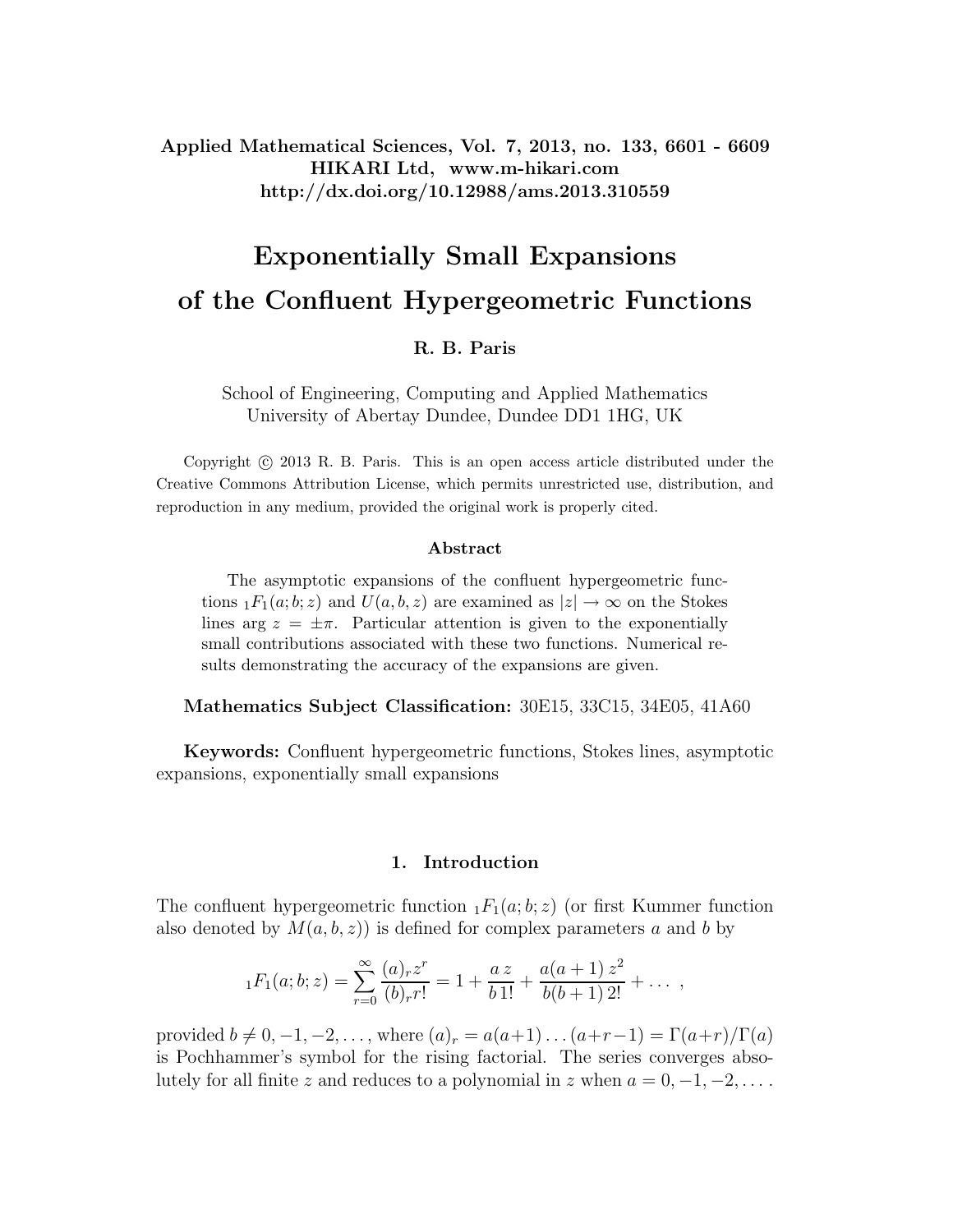We exclude this last case from our asymptotic considerations. The function  $_1F_1(a;b;z)$  is entire in z and is consequently completely described in  $-\pi < \arg z \leq \pi$ .

The behaviour of  $_1F_1(a;b;z)$  for large z and fixed parameters is exponentially large in  $\text{Re}(z) > 0$  and algebraic in character in  $\text{Re}(z) < 0$ . The well-known asymptotic expansion of  $_1F_1(a;b;z)$  for  $|z|\to\infty$  is given by [4, p. 328]

$$
\frac{\Gamma(a)}{\Gamma(b)} \, {}_1F_1(a;b;z) \sim E(z) + H(ze^{\mp \pi i}) \qquad \left(-\frac{1}{2}\pi + \epsilon \le \pm \arg z \le \frac{3}{2}\pi - \epsilon\right), \tag{1.1}
$$

where throughout  $\epsilon > 0$  denotes an arbitrarily small quantity. Here the formal exponential and algebraic asymptotic series  $E(z)$  and  $H(z)$  are defined by

$$
E(z) := z^{a-b} e^z \sum_{j=0}^{\infty} A_j z^{-j}, \qquad H(z) := z^{-a} \frac{\Gamma(a)}{\Gamma(b-a)} \sum_{k=0}^{\infty} \frac{(a)_k (1+a-b)_k}{k! z^k},
$$
\n(1.2)

where the coefficients  $A_i$  are given by

$$
A_j = \frac{(1-a)_j(b-a)_j}{j!} \qquad (j \ge 0). \tag{1.3}
$$

The exponential expansion  $E(z)$  is dominant as  $|z| \to \infty$  in Re(z) > 0 and becomes oscillatory on the anti-Stokes lines arg  $z = \pm \frac{1}{2}\pi$ , where it is of comparable magnitude to the algebraic expansion. In  $\text{Re}(z) < 0$ , the exponential expansion is subdominant with the behaviour of  $_1F_1(a; b; z)$  then controlled by  $H(ze^{\mp \pi i})$ . The negative real axis arg  $z = \pm \pi$  is a Stokes line where  $E(z)$  is maximally subdominant. When  $H(ze^{\pm \pi i})$  is optimally truncated at, or near, its least term, the exponential expansion undergoes a smooth but rapid transition in the neighbourhood of arg  $z = \pm \pi$ ; see [4, p. 67] and [6, Chapter  $6$ . It is clear, however, that  $(1.1)$  cannot account correctly for the exponentially small expansion on arg  $z = \pi$ , since it predicts the exponentially small behaviour  $(|z|e^{\pi i})^{a-b}e^{-|z|}$  as  $|z| \to \infty$ . When  $a-b$  is non-integer with a and b real, this is a complex-valued contribution whereas  $_1F_1(a;b;-|z|)$  is real.

The interest in exponentially precise asymptotics during the past two decades has shown that retention of exponentially small terms, previously neglected in asymptotics, is essential for a high-precision description. An early example that illustrated the advantage of retaining exponentially small terms in the asymptotic expansion of a certain integral was given in Olver's wellknown book  $[1, p. 76]$ . Although such terms are negligible in the Poincaré sense, their inclusion can significantly improve the numerical accuracy.

Our aim in this note is to obtain the exponentially small expansion associated with  $_1F_1(a;b;-x)$ , and also that of the second Kummer function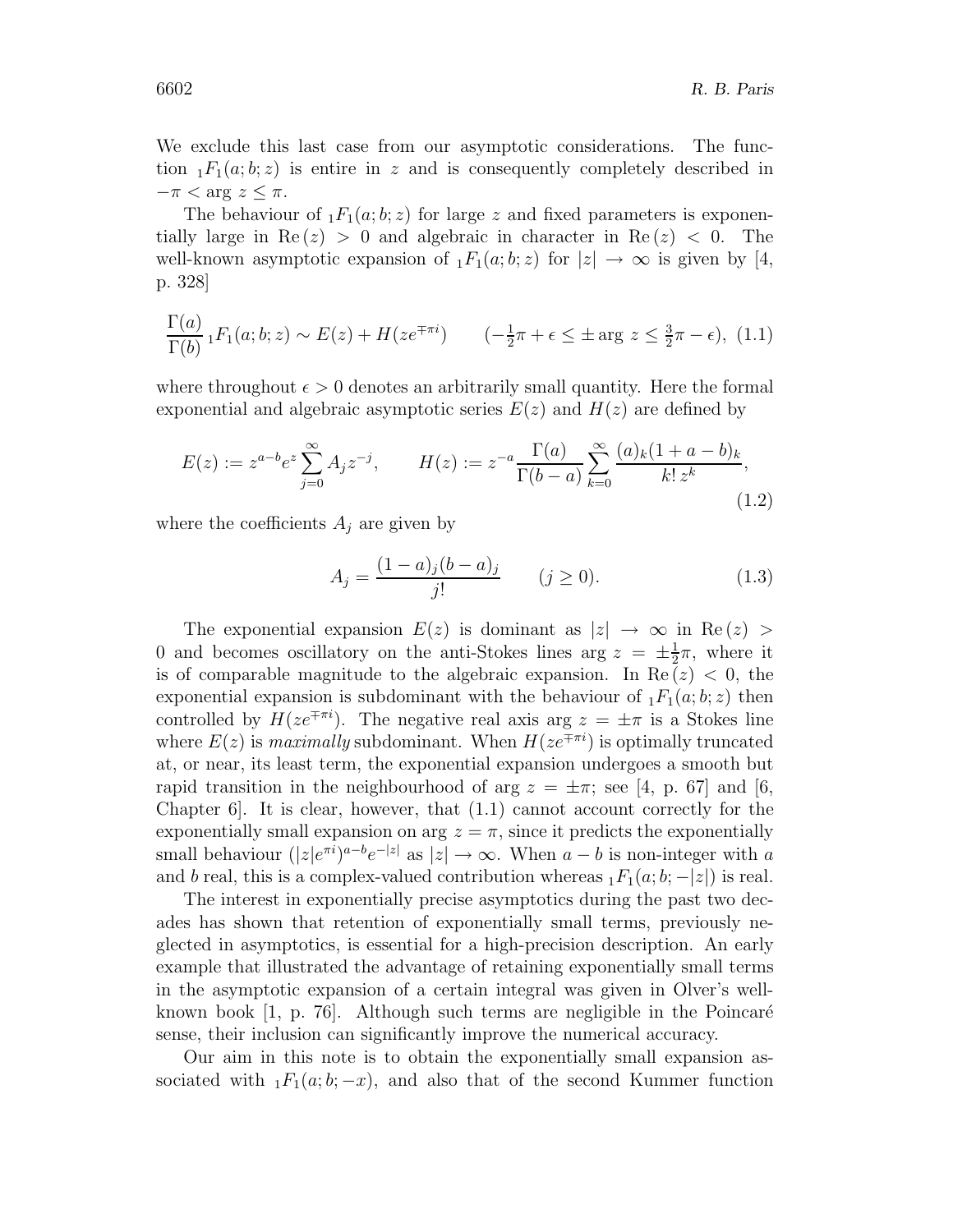$U(a, b, xe^{\pm \pi i})$ , as  $x \to +\infty$  when the dominant algebraic expansion is optimally truncated.

## **2.** The expansion for  $_1F_1(a; b; -x)$  as  $x \to +\infty$

The second Kummer function  $U(a, b, z)$  is defined as a linear combination of two  $_1F_1$  functions [4, p. 325] and has, in general, a branch point at  $z = 0$  with the z-plane cut along  $(-\infty, 0]$ . This function possesses the large- $|z|$  expansion

$$
U(a, b, z) \sim z^{-a} \sum_{k=0}^{\infty} \frac{(-)^k (a)_k (1 + a - b)_k}{k! \, z^k} \qquad (\vert \arg z \vert \le \frac{3}{2} \pi - \epsilon),
$$

which is algebraic in character in the stated sector. However, on the Stokes lines arg  $z = \pm \pi$ , an exponentially small expansion switches on, so that in the sectors  $\pi \leq |\arg z| \leq \frac{3}{2}\pi - \epsilon$  we have a compound expansion with a subdominant exponential contribution. This latter contribution becomes dominant beyond  $|\arg z| = \frac{3}{2}\pi$ . In the cases  $a, 1 + a - b = -n, n = 0, 1, 2, \ldots, z^a U(a, b, z)$ reduces to a polynomial in  $z^{-1}$  of degree n; see [4, p. 322].

In the following we let  $M$ ,  $N$ ,  $m$  denote positive integers and define the parameters

$$
\vartheta := a - b, \qquad \nu \equiv \nu(m) := a + m + \vartheta. \tag{2.1}
$$

The exponentially improved expansion of  $U(a, b, z)$  is given by [4, p. 329]

$$
U(a, b, z) = z^{-a} \sum_{k=0}^{m-1} \frac{(-)^k (a)_k (1 + a - b)_k}{k! z^k} + \frac{2\pi i e^{-\pi i (a + \vartheta)}}{\Gamma(a)\Gamma(1 + a - b)} z^{\vartheta} e^z \left\{ \sum_{j=0}^{M-1} A_j z^{-j} T_{\nu-j}(z) + R_{M,m}(z) \right\},\tag{2.2}
$$

where the  $A_j$  are defined in (1.3),  $T_{\nu}(z)$  denotes the so-called terminant function defined as a multiple of the incomplete gamma function  $\Gamma(a, z)$  by

$$
T_{\nu}(z) := \frac{e^{\pi i \nu} \Gamma(\nu)}{2\pi i} \Gamma(1 - \nu, z)
$$

In  $(2.2)$  m is an arbitrary positive integer but will be chosen to be the optimal truncation index  $m<sub>o</sub>$  of the algebraic expansion corresponding to truncation at, or near, the least term in magnitude. This is easily verified to be

$$
m_o \simeq |z| - \text{Re}\,(a + \vartheta),\tag{2.3}
$$

so that  $m_o \to \infty$  as  $|z| \to +\infty$ . When  $m - |z|$  is bounded, the remainder term in (2.2) satisfies  $R_{M,m}(z) = O(e^{-|z|-z}z^{-M})$  as  $|z| \to \infty$  in the sector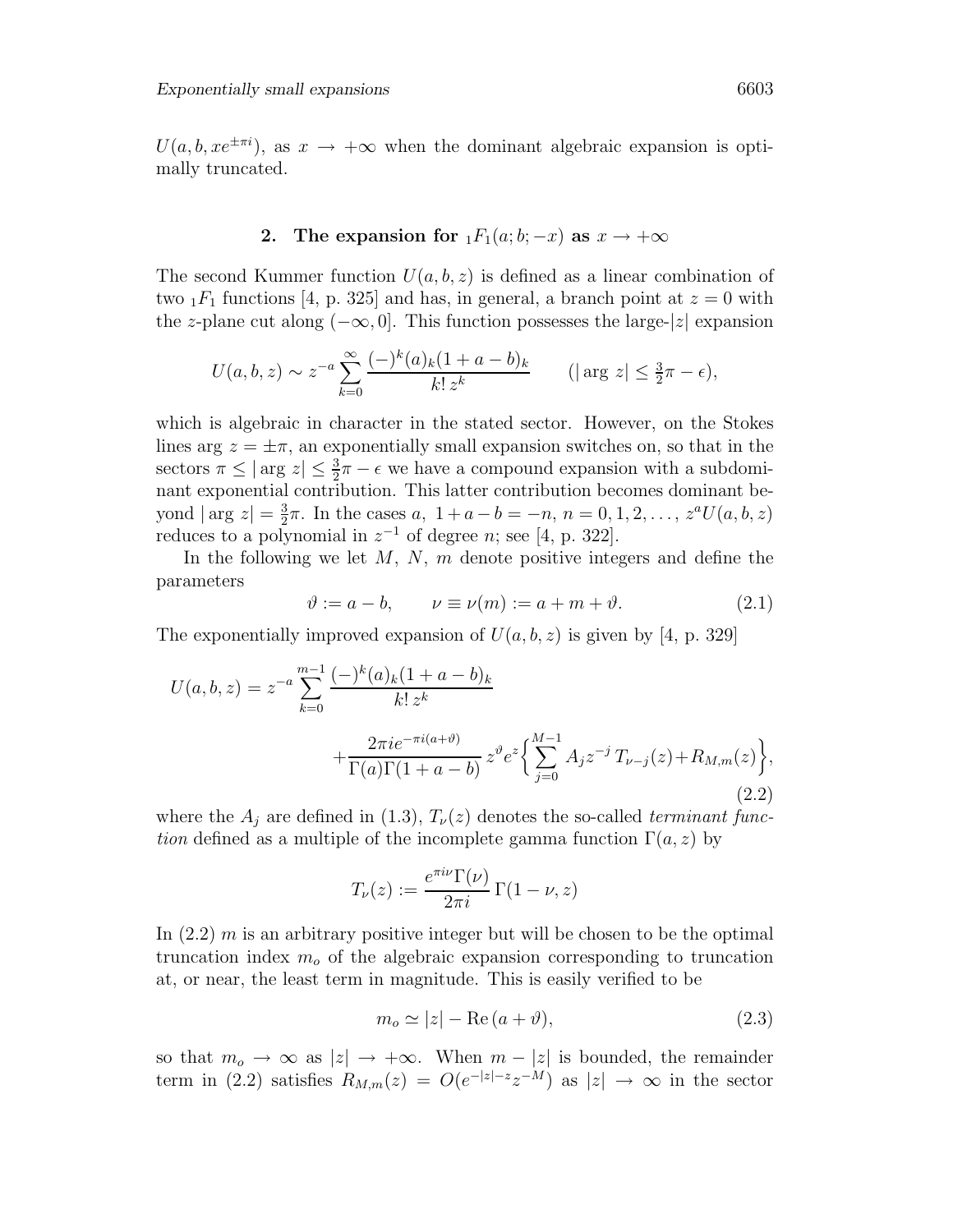$|\arg z| \leq \pi$ . The expansion (2.2) was first obtained by Olver [2, 3] who based his analysis on a Laplace integral representation for  $U(a, b, z)$ . A different derivation using a Mellin-Barnes integral representation was given in [5]; see also [6, p. 241 et seq.].

## 2.1 The expansion when  $\vartheta$  is non-integer

The analogous expansion for  $_1F_1(a; b; -x)$  for  $x \to +\infty$  can be obtained by making use of the identity [4, p. 323]

$$
{}_1F_1(a;b;z) = \frac{\Gamma(1+a-b)\Gamma(b)}{2\pi i} \left\{ e^{\pi ib}U(a,b,z) - e^{-\pi ib}U(a,b,ze^{-2\pi i}) \right\}.
$$

Then, with  $z = xe^{\pi i}$ ,  $x > 0$ , substitution of the expansion (2.2) into the above identity yields

$$
\frac{\Gamma(a)}{\Gamma(b)} {}_1F_1(a;b;-x) = \frac{\Gamma(a)\Gamma(1+a-b)}{2\pi i} \left\{ e^{\pi ib} U(a,b,x e^{\pi i}) - e^{-\pi ib} U(a,b,x e^{-\pi i}) \right\}
$$

$$
= \frac{x^{-a}\Gamma(a)}{\Gamma(b-a)} \sum_{k=0}^{m_0-1} \frac{(a)_k (1+a-b)_k}{k!x^k} + x^{\vartheta} e^{-x} \left\{ \sum_{j=0}^{M-1} (-)^j A_j x^{-j} G_j(x) + O(x^{-M}) \right\},\tag{2.4}
$$

where

$$
G_j(x) := e^{-\pi i \vartheta} \{ T_{\nu-j}(x e^{\pi i}) - e^{-2\pi i a} T_{\nu-j}(x e^{-\pi i}) \}.
$$
 (2.5)

Since the truncation index m is chosen to be optimal, the index  $\nu$  appearing in (2.1) satisfies  $\nu \sim x$  as  $x \to +\infty$ . The asymptotic expansion of  $T_{\nu}(z)$  for large |ν| and |z|, when  $|v| \sim |z|$ , has been discussed in detail by Olver in [2]. By expressing  $T_{\nu}(z)$  in terms of a Laplace integral, which is associated with a saddle point and a simple pole becoming coincident on arg  $z = \pi$ , Olver [2, §5] established that

$$
T_{\nu-j}(xe^{\pi i}) = \frac{1}{2} - \frac{i}{\sqrt{2\pi x}} \left\{ \sum_{k=0}^{N-1} \left(\frac{1}{2}\right)_{k} g_{2k}(j) \left(\frac{1}{2}x\right)^{-k} + O(x^{-N}) \right\} \qquad (x \to +\infty),\tag{2.6}
$$

where the coefficients  $g_k(j)$  result from the expansion

$$
\frac{\tau^{\gamma_j - 1}}{1 - \tau} \frac{d\tau}{dw} = -\frac{1}{w} + \sum_{k=0}^{\infty} g_k(j) w^k, \qquad \frac{1}{2}w^2 = \tau - \log \tau - 1.
$$

The branch of  $w(\tau)$  is chosen such that  $w \sim \tau - 1$  as  $\tau \to 1$  and the parameter  $\gamma_j$  is specified by

$$
\gamma_j = \nu - x - j \qquad (0 \le j \le N - 1) \tag{2.7}
$$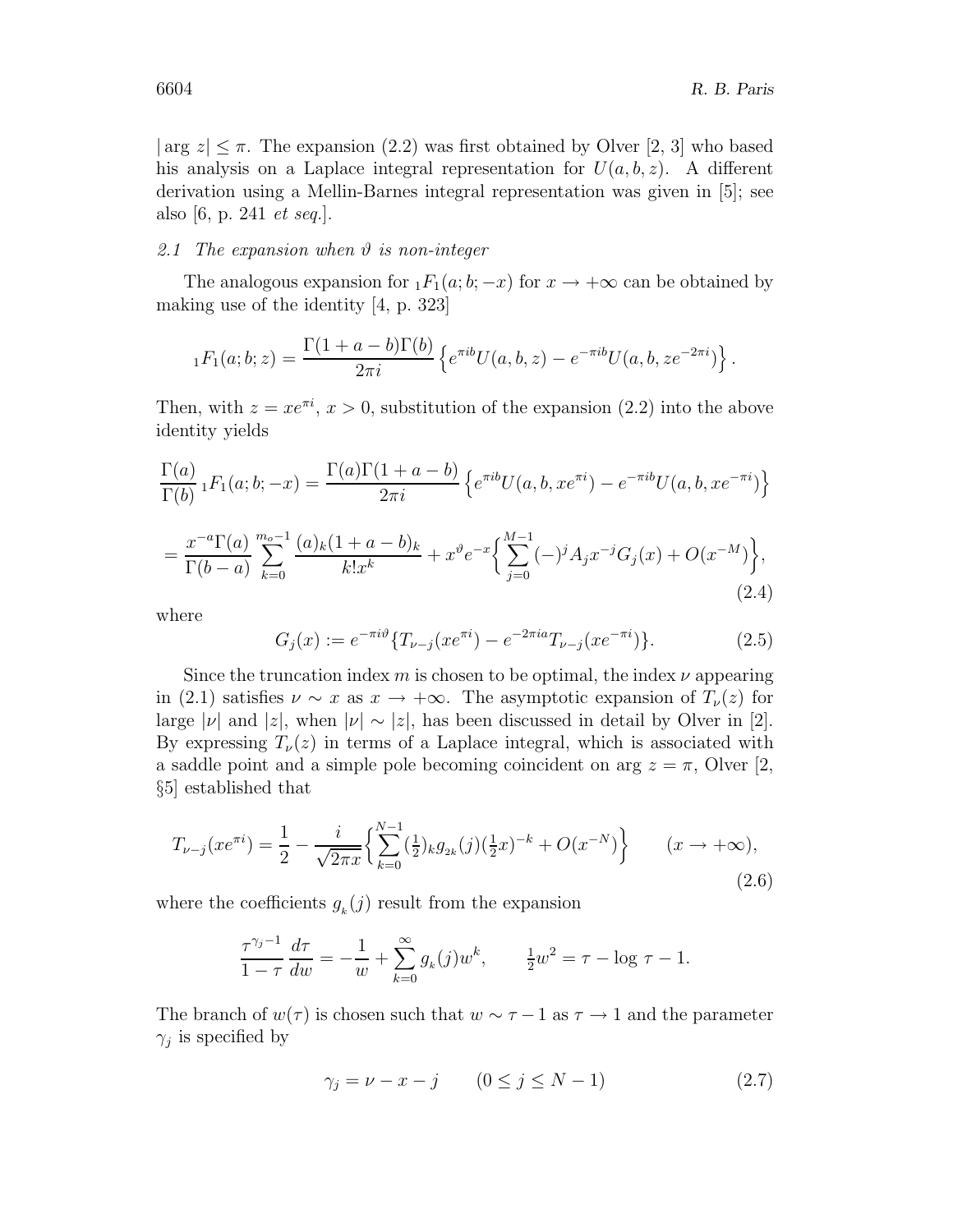with  $|\gamma_j|$  bounded. Upon reversion of the w- $\tau$  mapping to yield

$$
\tau = 1 + w + \frac{1}{3}w^2 + \frac{1}{36}w^3 - \frac{1}{270}w^4 + \frac{1}{4320}w^5 + \cdots,
$$

it is found with the help of Mathematica that the first five even-order coefficients  $g_{2k}(j) \equiv 6^{-2k} \hat{g}_{2k}(j)$  are

$$
\begin{aligned}\n\hat{g}_0(j) &= \frac{2}{3} - \gamma_j, & \hat{g}_2(j) &= \frac{1}{15} (46 - 225\gamma_j + 270\gamma_j^2 - 90\gamma_j^3), \\
\hat{g}_4(j) &= \frac{1}{70} (230 - 3969\gamma_j + 11340\gamma_j^2 - 11760\gamma_j^3 + 5040\gamma_j^4 - 756\gamma_j^5), \\
\hat{g}_6(j) &= \frac{1}{350} (-3226 - 17781\gamma_j + 183330\gamma_j^2 - 397530\gamma_j^3 + 370440\gamma_j^4 - 170100\gamma_j^5 \\
&\quad + 37800\gamma_j^6 - 3240\gamma_j^7), \\
\hat{g}_8(j) &= \frac{1}{231000} (-4032746 + 43924815\gamma_j + 88280280\gamma_j^2 - 743046480\gamma_j^3 \\
&\quad + 1353607200\gamma_j^4 - 1160830440\gamma_j^5 + 541870560\gamma_j^6 - 141134400\gamma_j^7 \\
&\quad + 19245600\gamma_j^8 - 1069200\gamma_j^9).\n\end{aligned}
$$

If we now make use of the connection formula<sup>1</sup> [6, p. 260]

$$
T_{\nu}(xe^{-\pi i}) = e^{2\pi i \nu} \{ T_{\nu}(xe^{\pi i}) - 1 \},
$$

the quantities  $G_j(x)$  involving the terminant functions in (2.5) become

$$
G_j(x) = e^{-\pi i \vartheta} T_{\nu-j}(xe^{\pi i}) - e^{\pi i \vartheta} \{ T_{\nu-j}(xe^{\pi i}) - 1 \}
$$
  
=  $\cos \pi \vartheta - \frac{2 \sin \pi \vartheta}{\sqrt{2\pi x}} \Biggl\{ \sum_{k=0}^{N-1} \left( \frac{1}{2} \right)_{k} g_{2k}(j) \left( \frac{1}{2} x \right)^{-k} + O(x^{-N}) \Biggr\}$  (2.8)

upon use of  $(2.6)$ . Substitution of  $(2.8)$  into  $(2.4)$  (where for convenience we put  $M = N$ ) and introduction of the coefficients  $B_j$  defined by

$$
B_j = \sum_{k=0}^{j} (-2)^k \left(\frac{1}{2}\right)_k A_{j-k} g_{2k} (j-k), \tag{2.9}
$$

then finally yields the exponentially small expansion  $\mathcal{E}(x)$  in the form

$$
\mathcal{E}(x) := x^{\vartheta} e^{-x} \left\{ \cos \pi \vartheta \sum_{j=0}^{M-1} (-)^j A_j x^{-j} - \frac{2 \sin \pi \vartheta}{\sqrt{2 \pi x}} \sum_{j=0}^{M-1} (-)^j B_j x^{-j} + O(x^{-M}) \right\}
$$
(2.10)

as  $x \to +\infty$ .

From (2.4) and (2.10), the expansion of  $_1F_1(a;b;-x)$  is then given by the following theorem.

<sup>&</sup>lt;sup>1</sup> This easily follows from the corresponding connection formula for  $\Gamma(a, z)$  in [4, (8.2.10)].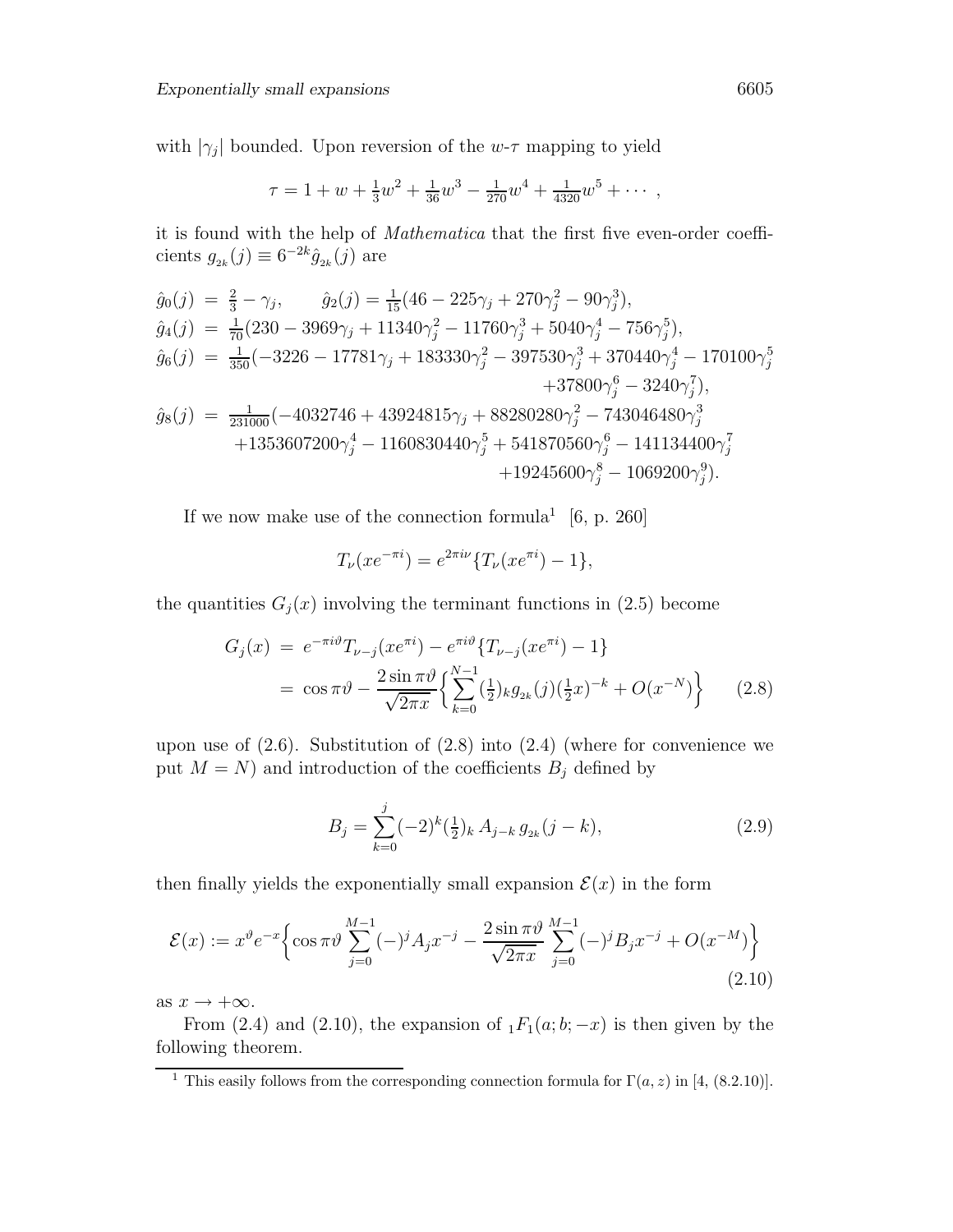**Theorem 1** When  $\vartheta = a - b$  is non-integer we have the expansion

$$
\frac{\Gamma(a)}{\Gamma(b)} {}_1F_1(a;b;-x) - \frac{x^{-a}\Gamma(a)}{\Gamma(b-a)} \sum_{k=0}^{m_o-1} \frac{(a)_k(1+a-b)_k}{k!x^k}
$$
\n
$$
= x^{\vartheta} e^{-x} \left\{ \cos \pi \vartheta \sum_{j=0}^{M-1} (-)^j A_j x^{-j} - \frac{2 \sin \pi \vartheta}{\sqrt{2\pi x}} \sum_{j=0}^{M-1} (-)^j B_j x^{-j} + O(x^{-M}) \right\}
$$
\n(2.11)

as  $x \to +\infty$ , where  $m_o$  is the optimal truncation index of the algebraic expansion satisfying  $m_o \sim x$ , M is a positive integer and the coefficients  $A_i$  and  $B_j$ are defined in  $(1.3)$  and  $(2.9)$  respectively.

## 2.2 The expansion when  $\vartheta$  is an integer

When  $\vartheta = n, n = 0, 1, 2, \ldots$ , it is seen from (1.2) that the algebraic expansion  $H(z) \equiv 0$  and the coefficients  $A_j$  in the exponential expansion vanish for  $j>n$ . From Kummer's transformation

$$
{}_1F_1(a;b;z) = e^z {}_1F_1(b-a;b;-z),
$$

the hypergeometric function on the right-hand side is a polynomial in  $z$  of degree n. Upon some straightforward rearrangement we find the finite exponential series given by

$$
\frac{\Gamma(a)}{\Gamma(b)} {}_1F_1(a;b;z) = z^{\vartheta} e^z \sum_{j=0}^n (-)^j A'_j z^{-j}, \qquad A'_j = (1-a)_j \binom{n}{j} \qquad (2.12)
$$

valid for all finite z, where the coefficients  $A'_{j}$  follow from the  $A_{j}$  in (1.3).

When  $\vartheta = -n$ , the algebraic expansion consists of n terms and so cannot be optimally truncated; the parameter  $\nu$  in (2.1) (with  $m = n$ ) is therefore finite in this limit. From the equation immediately above (2.8) it is seen that  $G_i(x) = e^{\pi i \vartheta} = (-)^n$  in this case. Consequently, we then obtain the result given in the following theorem.

**Theorem 2** Let n and M denote positive integers. For values of the parameter  $\vartheta = a - b = -n$  we have the expansion

$$
\frac{\Gamma(a)}{\Gamma(b)} {}_1F_1(a;b;-x) - \frac{x^{-a}\Gamma(a)}{\Gamma(b-a)} \sum_{k=0}^{n-1} \frac{(a)_k(1+a-b)_k}{k! x^k}
$$

$$
= x^{\vartheta} e^{-x} \left\{ \cos \pi \vartheta \sum_{j=0}^{M-1} (-)^j A_j x^{-j} + O(x^{-M}) \right\} \tag{2.13}
$$

as  $x \to +\infty$ , where the coefficients  $A_i$  are defined in (1.3); compare (1.1).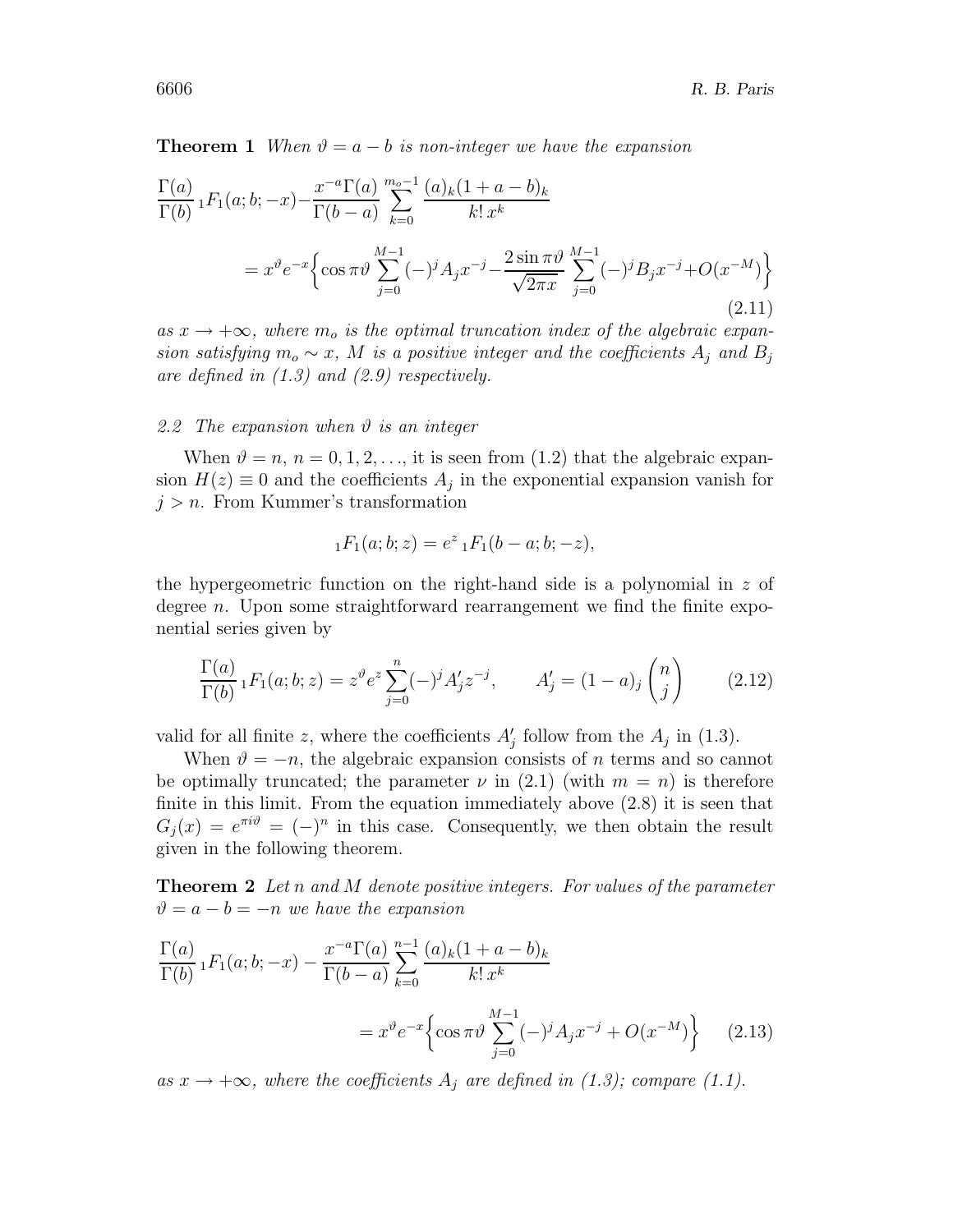It is seen that in the case  $\vartheta = -n$  the exponentially small expansion of  $_1F_1(a; b; -x)$  is still given by (2.10) since the second series involving the coefficients  $B_i$  vanishes.

## **3. Numerical examples and concluding remarks**

In this section we present some numerical examples to demonstrate the accuracy of the results obtained in Section 2. To demonstrate the validity of the expansions in  $(2.11)$ ,  $(2.13)$  and  $(3.2)$  below we show in Table 1 the absolute relative errors<sup>2</sup> in the computation of the exponentially small expansions when  $x = 15$  compared to their respective left-hand sides (with the algebraic expansion optimally truncated) for different summation index  $M$ . It was verified numerically that with this value of x the range  $M \leq 5$  corresponded to sub-optimal truncation of the exponentially small series.

Table 1: Values of the absolute relative error in the computation of the exponentially small expansions in  $(2.11)$ ,  $(2.13)$  and  $(3.2)$  when  $x = 15$  (with  $m<sub>o</sub> = 15$ ) for different summation index M.

|                             | $_1F_1(a;b;-x)$ |                                           | $U(a, b, xe^{\pi i})$ |
|-----------------------------|-----------------|-------------------------------------------|-----------------------|
| М                           |                 | $a = 0.75, b = 0.50   a = 0.50, b = 2.50$ | $a = 0.75, b = 0.50$  |
|                             | $3.247(-3)$     | $6.203(-2)$                               | $4.060(-3)$           |
| $\mathcal{D}_{\mathcal{L}}$ | $8.182(-5)$     | $8.773(-3)$                               | $1.238(-4)$           |
| 3                           | $5.999(-6)$     | $1.848(-3)$                               | $1.053(-5)$           |
|                             | $7.486(-7)$     | $5.125(-4)$                               | $1.528(-6)$           |
| 5                           | $1.333(-7)$     | $1.759(-4)$                               | $3.168(-7)$           |

In Table 2 we show the values of the quantity  $\mathcal{F}(x)$  defined by

$$
\mathcal{F}(x) := \frac{\Gamma(a)}{\Gamma(b)} \, {}_1F_1(a;b;-x) - \frac{x^{-a}\Gamma(a)}{\Gamma(b-a)} \sum_{k=0}^{m_o-1} \frac{(a)_k(1+a-b)_k}{k!\,x^k} \tag{3.1}
$$

for different values of  $x$  and the corresponding exponentially small expansion  $\mathcal{E}(x)$  in (2.10) computed with the truncation index  $M = 5$ . In each case the optimal truncation index  $m<sub>o</sub>$  of the algebraic expansion in  $\mathcal{F}(x)$  was determined by inspection. In the case with  $\vartheta = \frac{1}{2}$  we remark that the exponential series involving the coefficients  $A_i$  makes no contribution to  $\mathcal{E}(x)$ . It can be seen that the computed values of  $\mathcal{F}(x)$  agree well with the corresponding exponentially small expansions.

<sup>&</sup>lt;sup>2</sup> In Tables 1 and 2 we write the values as  $x(y)$  instead of  $x \times 10^y$ .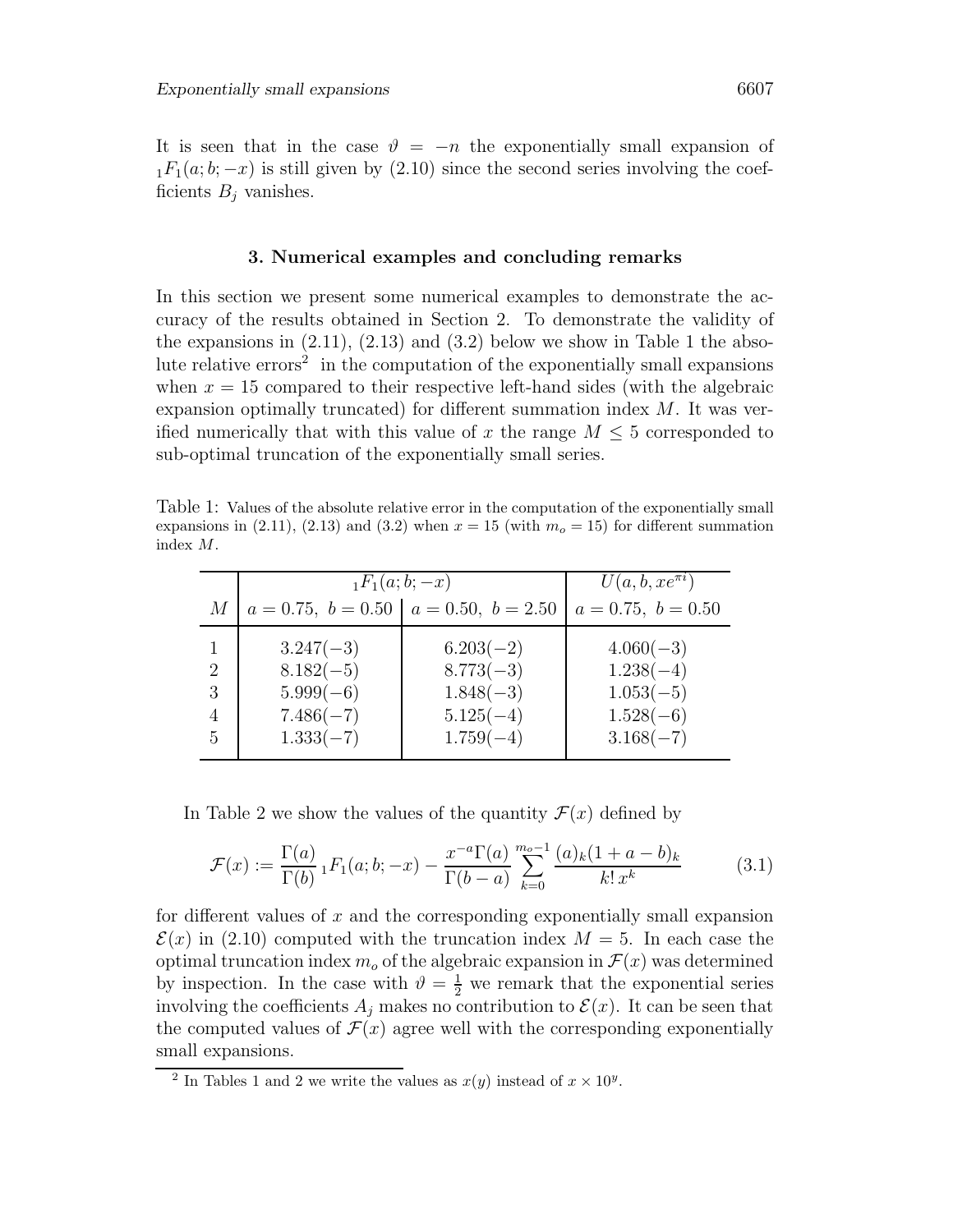|                  | $a = 0.75, b = 0.50 \ (\theta = 0.25)$ |                                   | $a = 1.25, b = 0.75 \ (\theta = 0.50)$  |                  |
|------------------|----------------------------------------|-----------------------------------|-----------------------------------------|------------------|
| $\boldsymbol{x}$ |                                        | $\mathcal{F}(x)$ $\mathcal{E}(x)$ | $\mathcal{F}(x)$ $\mathcal{E}(x)$       |                  |
| 5                | $+8.035131(-3)$                        | $+8.034497(-3)$                   | $+5.853208(-4)$                         | $+5.851079(-4)$  |
| 10               | $+6.217278(-5)$                        | $+6.217274(-5)$                   | $+3.486634(-6)$                         | $+3.486578(-6)$  |
| 15               | $+4.564015(-7)$                        | $+4.564014(-7)$                   | $+2.245063(-8)$                         | $+2.245057(-8)$  |
| 20               | $+3.273714(-9)$                        | $+3.273714(-9)$                   | $+1.477388(-10)$                        | $+1.477387(-10)$ |
| 25               | $+2.317483(-11)$                       | $+2.317483(-11)$                  | $+9.811267(-13)$                        | $+9.811265(-13)$ |
|                  | $a = 0.50, b = 1.50 \ (\theta = -1)$   |                                   | $a = 0.50, b = 0.75 \ (\theta = -0.25)$ |                  |
| $\boldsymbol{x}$ | $\mathcal{F}(x)$ $\mathcal{E}(x)$      |                                   | $\mathcal{F}(x)$ $\mathcal{E}(x)$       |                  |
| 5                | $-1.240840(-3)$                        | $-1.247194(-3)$                   | $+3.559193(-3)$                         | $+3.561678(-3)$  |
| 10               | $-4.340627(-6)$                        | $-4.341510(-6)$                   | $+1.967339(-5)$                         | $+1.967388(-5)$  |
| 15               | $-1.977241(-8)$                        | $-1.977300(-8)$                   | $+1.182451(-7)$                         | $+1.182455(-7)$  |
| 20               | $-1.006538(-10)$                       | $-1.006546(-10)$                  | $+7.353202(-10)$                        | $+7.353209(-10)$ |
|                  |                                        | $-5.450167(-13)$                  | $+4.658066(-12)$                        | $+4.658067(-12)$ |

Table 2: Values of  $\mathcal{F}(x)$  and  $\mathcal{E}(x)$  in (3.1) and (2.10) using an optimal truncation  $m_o \sim x$ of the algebraic expansion and index  $M = 5$  for different values of x and parameters a, b.

We make three remarks on Theorems 1 and 2. First, the leading behaviour of the exponentially small expansion on the Stokes line is  $O(x^{\check{\theta}}e^{-x})$  for  $\vartheta$ not equal to half-integer values, but is  $O(x^{\vartheta - \frac{1}{2}}e^{-x})$  when  $\vartheta = \pm \frac{1}{2}, \pm \frac{3}{2}, \ldots$ Secondly, the so-called Stokes multiplier (given by the quantity in curly braces in (2.11) and (2.13)) is equal to  $\cos \pi \vartheta$  to leading order. And thirdly, when  $\vartheta = -n$ , we see from (2.13) that the exponential series can also be written in the form

$$
\frac{1}{2}\left\{E(xe^{\pi i}) + E(xe^{-\pi i})\right\},\
$$

where  $E(z)$  is defined in (1.2). When  $\vartheta$  is non-integer, however, there is an additional contribution from the series involving the coefficients  $B_i$ .

The expansion for  $U(a, b, xe^{\pm \pi i})$  follows from (2.2) and (2.6), with m chosen to be the optimal truncation index  $m_o \sim x$  according to (2.3), as

$$
U(a, b, xe^{\pm \pi i}) - (xe^{\pm \pi i})^{-a} \sum_{k=0}^{m_o - 1} \frac{(a)_k (1 + a - b)_k}{k! x^k}
$$
  
= 
$$
\pm \frac{2\pi i e^{\mp \pi i a} x^{\vartheta} e^{-x}}{\Gamma(a)\Gamma(1 + a - b)} \left\{ \frac{1}{2} \sum_{j=0}^{M-1} (-)^j A_j x^{-j} \mp \frac{i}{\sqrt{2\pi x}} \sum_{j=0}^{M-1} (-)^j B_j x^{-j} + O(x^{-M}) \right\}
$$
(3.2)